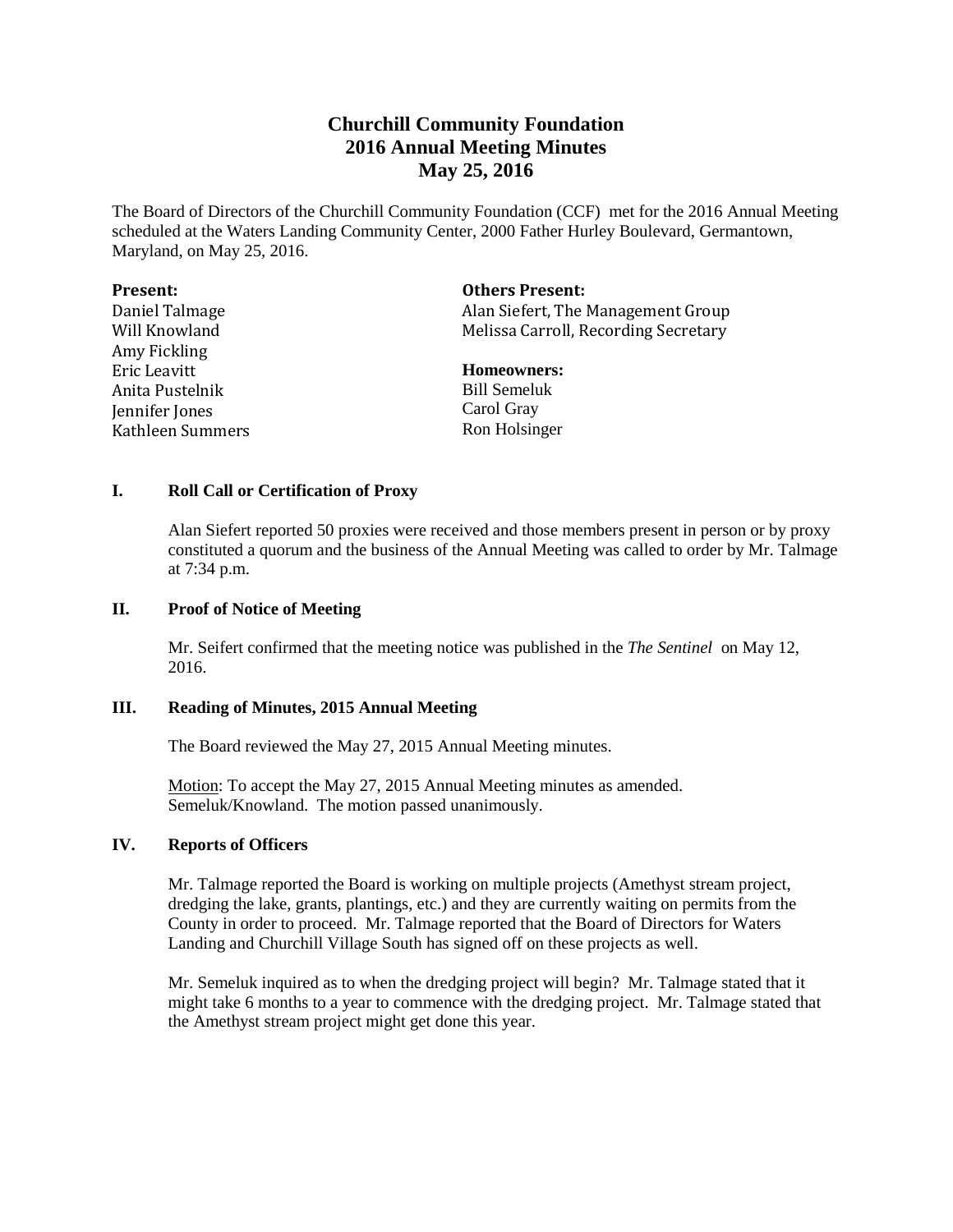## **V. Candidates**

It was reported that there are three positions available for election. Patricia Clark, John Edinger, Amy Fickling, Jennifer A. Jones and Anita Pustelnik submitted their candidate statements to be included on the proxy/ballot.

## **VI. Election of Officers**

Motion: To nominate Amy Fickling, Jennifer A. Jones and Anita Pustelnik to the Board of Directors. There was an election by ballot and all three candidates were elected to the Board of Directors.

Knowland/Summers. The motion passed unanimously.

### **VII. Adjournment**

Motion: To adjourn the meeting, at 7:50 p. m. Talmage/Knowland.. The motion passed unanimously.